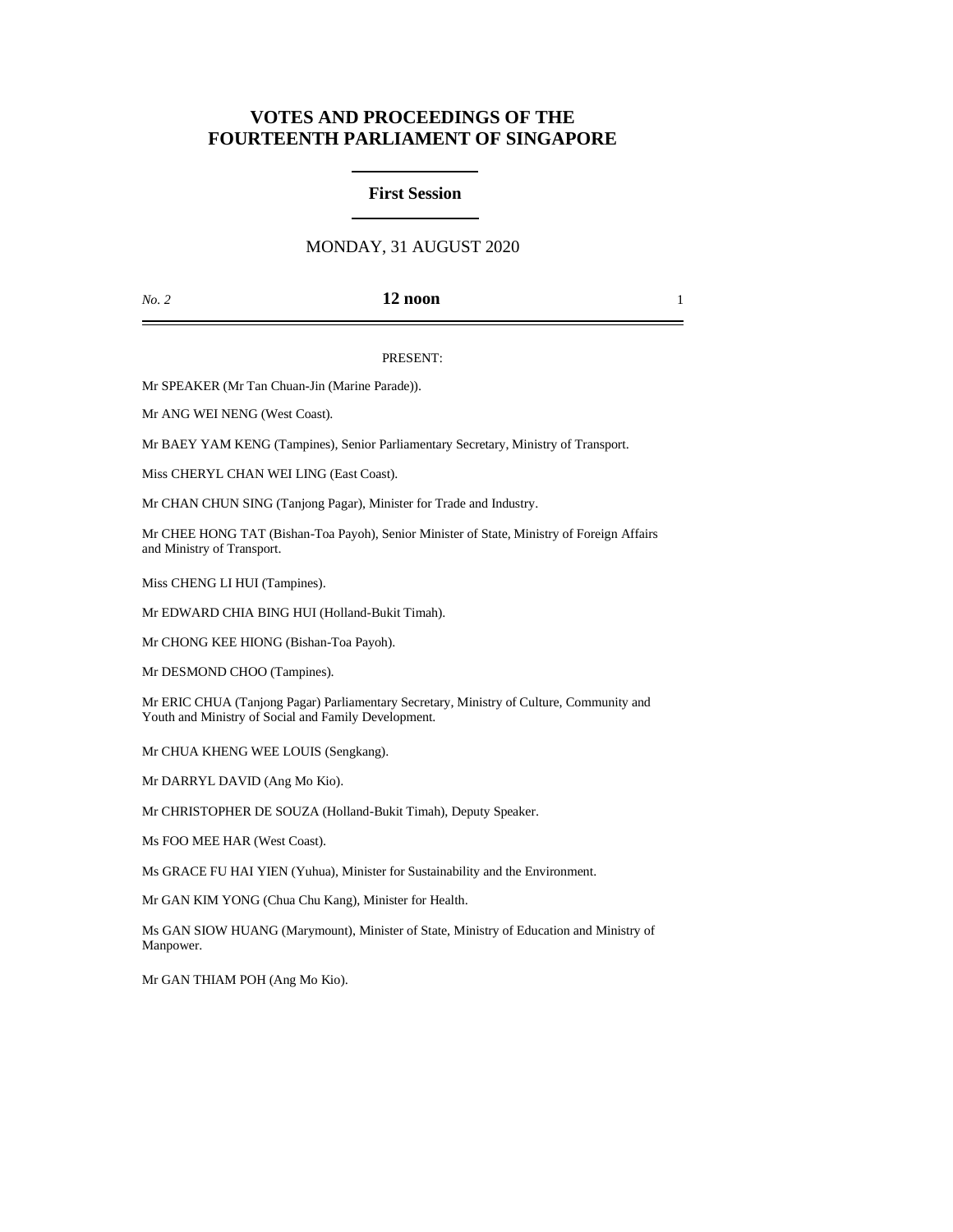Mr GERALD GIAM YEAN SONG (Aljunied).

Mr DERRICK GOH (Nee Soon).

Ms HE TING RU (Sengkang).

Mr HENG CHEE HOW (Jalan Besar), Senior Minister of State, Ministry of Defence.

Mr HENG SWEE KEAT (East Coast), Deputy Prime Minister, Coordinating Minister for Economic Policies and Minister for Finance.

Mr SHAWN HUANG WEI ZHONG (Jurong).

Ms INDRANEE RAJAH (Tanjong Pagar), Minister, Prime Minister's Office, Second Minister for Finance, Second Minister for National Development and Leader of the House.

Mr S ISWARAN (West Coast), Minister for Communications and Information and Minister-in-charge of Trade Relations.

Dr JANIL PUTHUCHEARY (Pasir Ris-Punggol), Senior Minister of State, Ministry of Communications and Information and Ministry of Health and Government Whip.

Dr AMY KHOR LEAN SUAN (Hong Kah North), Senior Minister of State, Ministry of Sustainability and the Environment and Ministry of Transport.

Dr KOH POH KOON (Tampines), Senior Minister of State, Ministry of Health.

Mr KWEK HIAN CHUAN HENRY (Kebun Baru).

Mr DESMOND LEE (West Coast), Minister for National Development and Minister-in-charge of Social Services Integration.

Mr LEE HSIEN LOONG (Ang Mo Kio), Prime Minister.

Mr LEONG MUN WAI (Non-Constituency Member).

Mr LIANG ENG HWA (Bukit Panjang).

Mr LIM BIOW CHUAN (Mountbatten).

Assoc Prof JAMUS JEROME LIM (Sengkang).

Ms SYLVIA LIM (Aljunied).

Dr LIM WEE KIAK (Sembawang).

Ms LOW YEN LING (Chua Chu Kang), Minister of State, Ministry of Culture, Community and Youth and Ministry of Trade and Industry.

Ms MARIAM JAAFAR (Sembawang).

Mr MASAGOS ZULKIFLI B M M (Tampines), Minister for Social and Family Development, Second Minister for Health and Minister-in-charge of Muslim Affairs.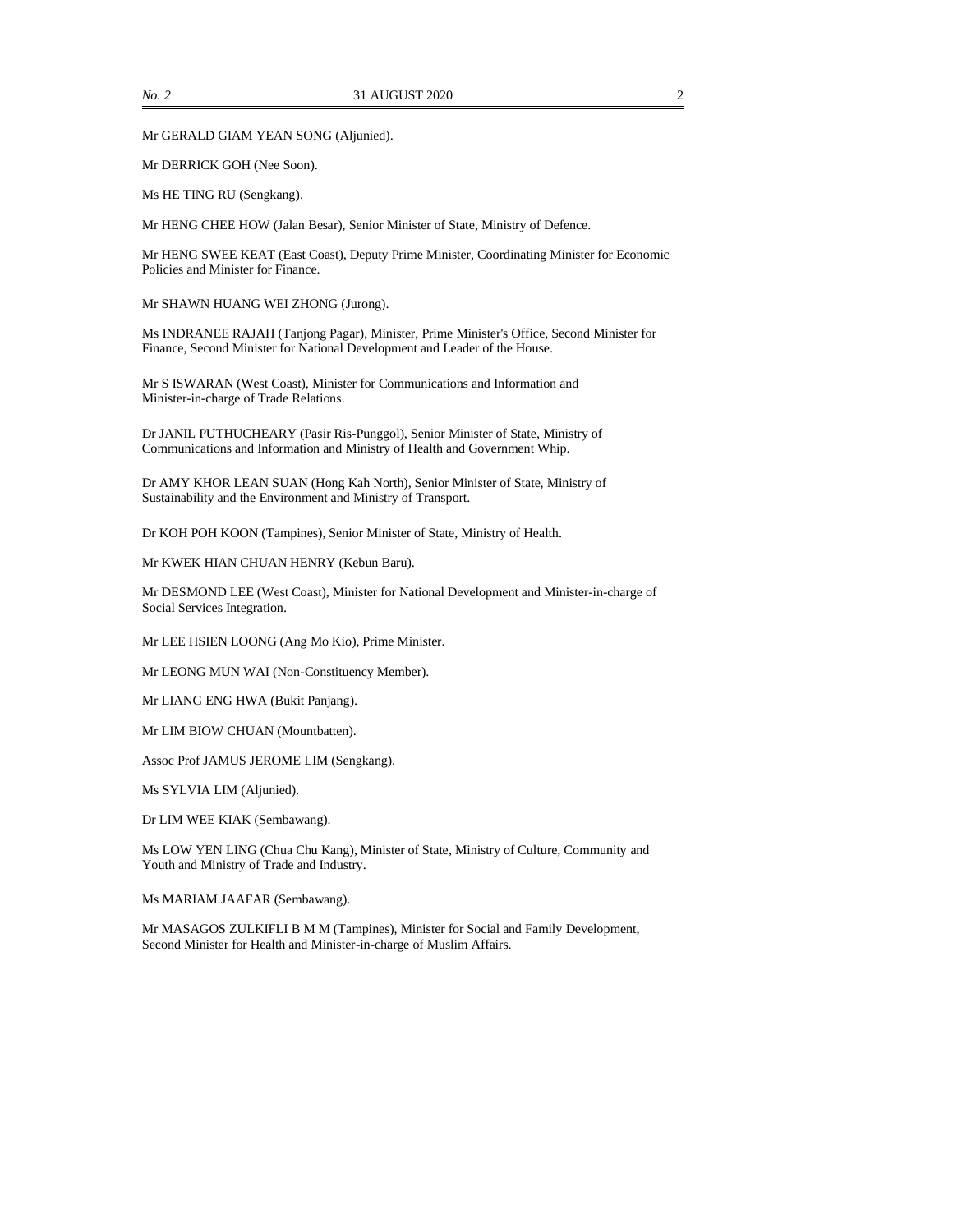Dr MOHAMAD MALIKI BIN OSMAN (East Coast), Minister, Prime Minister's Office, Second Minister for Education and Second Minister for Foreign Affairs.

Mr MOHD FAHMI BIN ALIMAN (Marine Parade).

Mr MUHAMAD FAISAL ABDUL MANAP (Aljunied).

Assoc Prof Dr MUHAMMAD FAISHAL IBRAHIM (Nee Soon), Minister of State, Ministry of Home Affairs and Ministry of National Development.

Mr MURALI PILLAI (Bukit Batok).

Ms NADIA AHMAD SAMDIN (Ang Mo Kio).

Dr NG ENG HEN (Bishan-Toa Payoh), Minister for Defence.

Ms NG LING LING (Ang Mo Kio).

Mr LOUIS NG KOK KWANG (Nee Soon).

Miss RACHEL ONG (West Coast).

Mr ONG YE KUNG (Sembawang), Minister for Transport.

Ms JOAN PEREIRA (Tanjong Pagar).

Mr LEON PERERA (Aljunied).

Ms DENISE PHUA LAY PENG (Jalan Besar).

Ms HAZEL POA (Non-Constituency Member).

Ms POH LI SAN (Sembawang).

Mr PRITAM SINGH (Aljunied), Leader of the Opposition.

Ms RAEESAH KHAN (Sengkang).

Ms RAHAYU MAHZAM (Jurong).

Mr SAKTIANDI SUPAAT (Bishan-Toa Payoh).

Mr SEAH KIAN PENG (Marine Parade).

Mr K SHANMUGAM (Nee Soon), Minister for Home Affairs and Minister for Law.

Mr SHARAEL TAHA (Pasir Ris-Punggol).

Ms SIM ANN (Holland-Bukit Timah), Senior Minister of State, Ministry of Communications and Information and Ministry of National Development and Deputy Government Whip.

Mr SITOH YIH PIN (Potong Pasir).

Ms HANY SOH (Marsiling-Yew Tee).

Ms SUN XUELING (Punggol West), Minister of State, Ministry of Education and Ministry of Social and Family Development.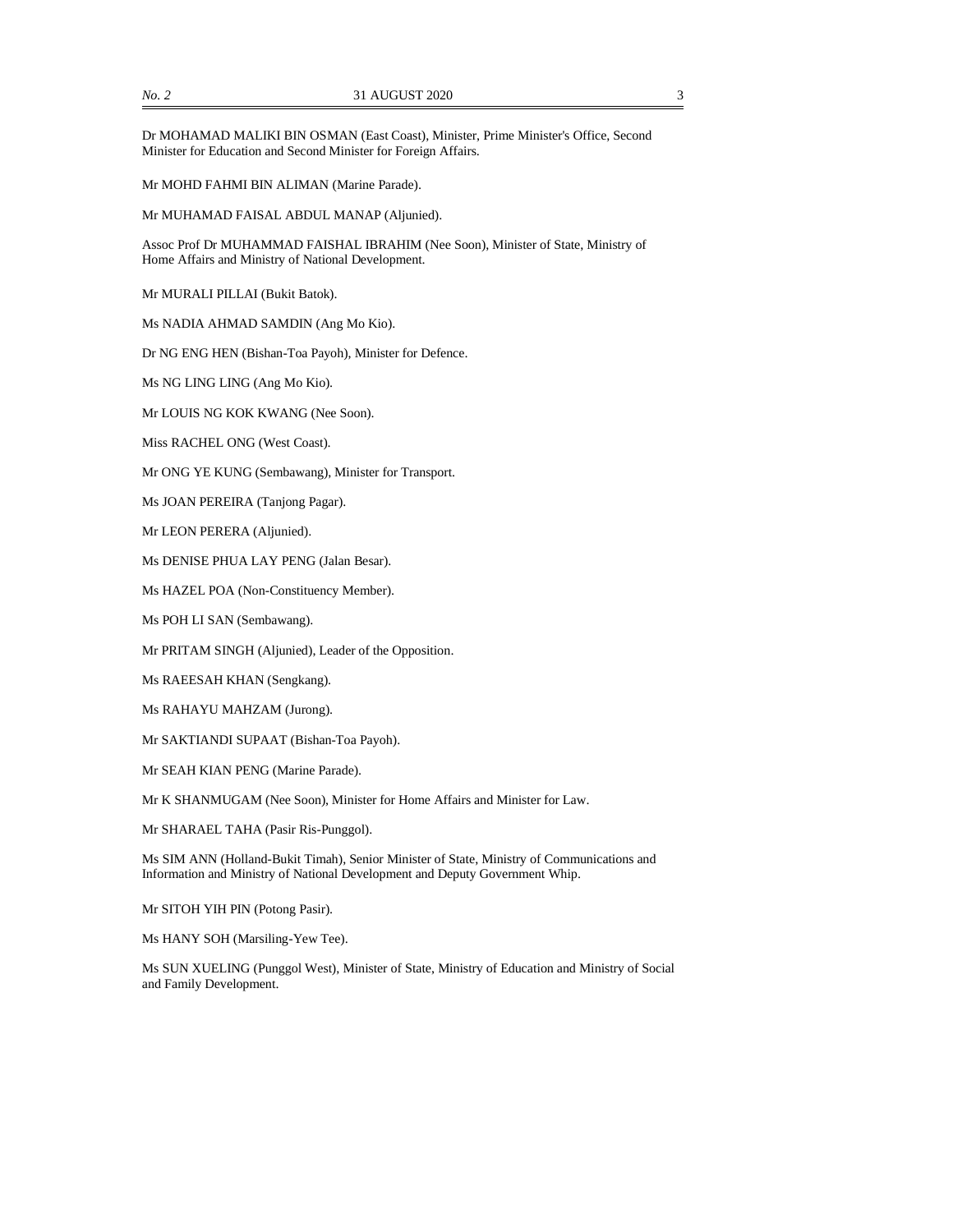Mr ALVIN TAN (Tanjong Pagar).

Ms CARRIE TAN (Nee Soon).

Mr DENNIS TAN LIP FONG (Hougang).

Mr DESMOND TAN (Pasir Ris-Punggol), Minister of State, Ministry of Home Affairs and Ministry of Sustainability and the Environment.

Ms JESSICA TAN SOON NEO (East Coast), Deputy Speaker.

Mr TAN KIAT HOW (East Coast), Minister of State, Prime Minister's Office and Ministry of National Development.

Dr TAN SEE LENG (Marine Parade), Minister, Prime Minister's Office, Second Minister for Manpower and Second Minister for Trade and Industry.

Dr TAN WU MENG (Jurong).

Mr PATRICK TAY TECK GUAN (Pioneer).

Mr TEO CHEE HEAN (Pasir Ris-Punggol), Senior Minister and Coordinating Minister for National Security.

Mrs JOSEPHINE TEO (Jalan Besar), Minister for Manpower and Second Minister for Home Affairs.

Mr THARMAN SHANMUGARATNAM (Jurong), Senior Minister and Coordinating Minister for Social Policies.

Ms TIN PEI LING (MacPherson).

Mr EDWIN TONG CHUN FAI (Marine Parade), Minister for Culture, Community and Youth and Second Minister for Law.

Mr VIKRAM NAIR (Sembawang).

Dr VIVIAN BALAKRISHNAN (Holland-Bukit Timah), Minister for Foreign Affairs.

Dr WAN RIZAL (Jalan Besar).

Mr DON WEE (Chua Chu Kang).

Mr LAWRENCE WONG (Marsiling-Yew Tee), Minister for Education and Second Minister for Finance.

Mr XIE YAO QUAN (Jurong).

Mr ALEX YAM ZIMING (Marsiling-Yew Tee).

Ms YEO WAN LING (Pasir Ris-Punggol).

Mr YIP HON WENG (Yio Chu Kang).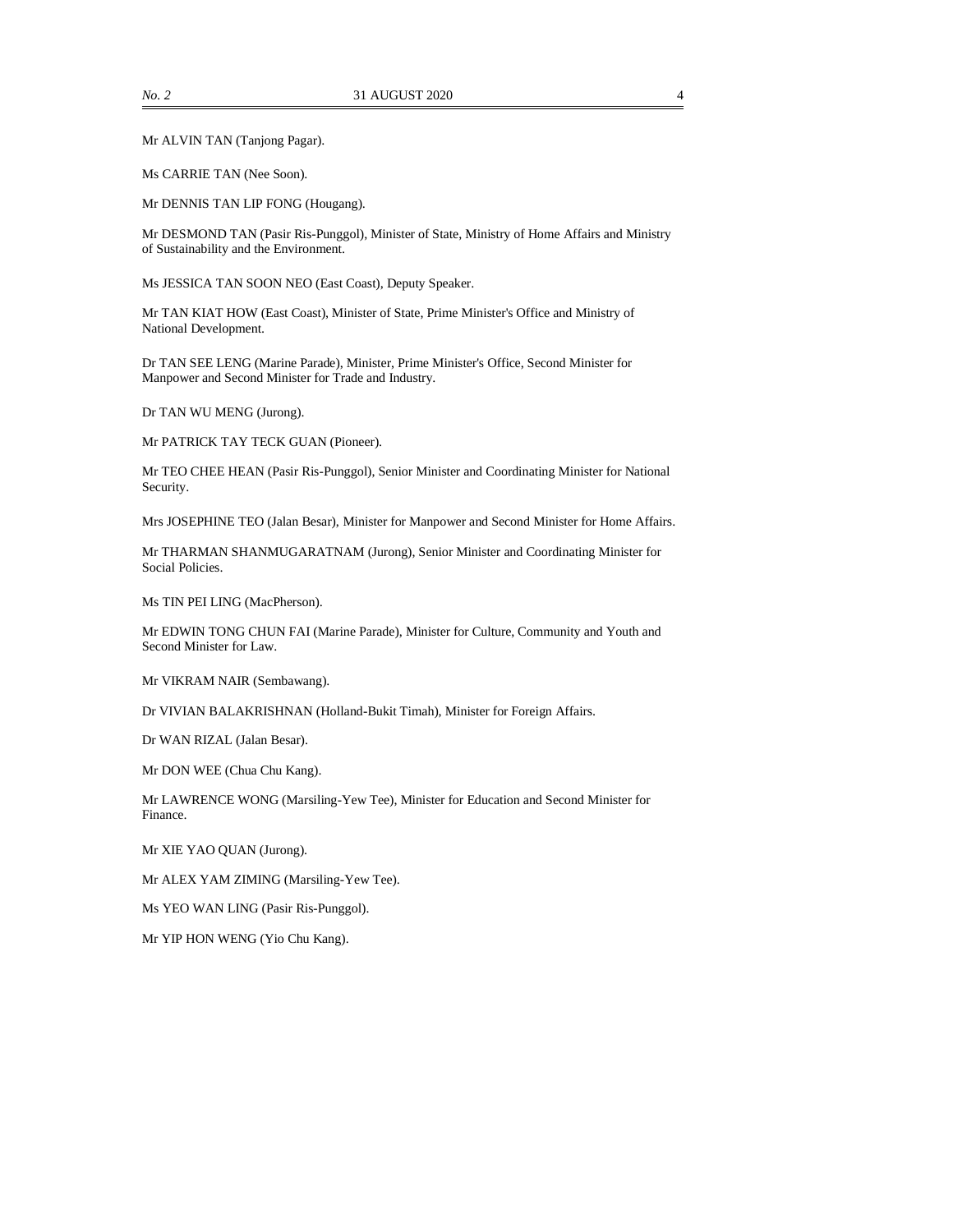Mr ZAQY MOHAMAD (Marsiling-Yew Tee), Senior Minister of State, Ministry of Defence and Ministry of Manpower and Deputy Leader of the House.

Mr ZHULKARNAIN ABDUL RAHIM (Chua Chu Kang).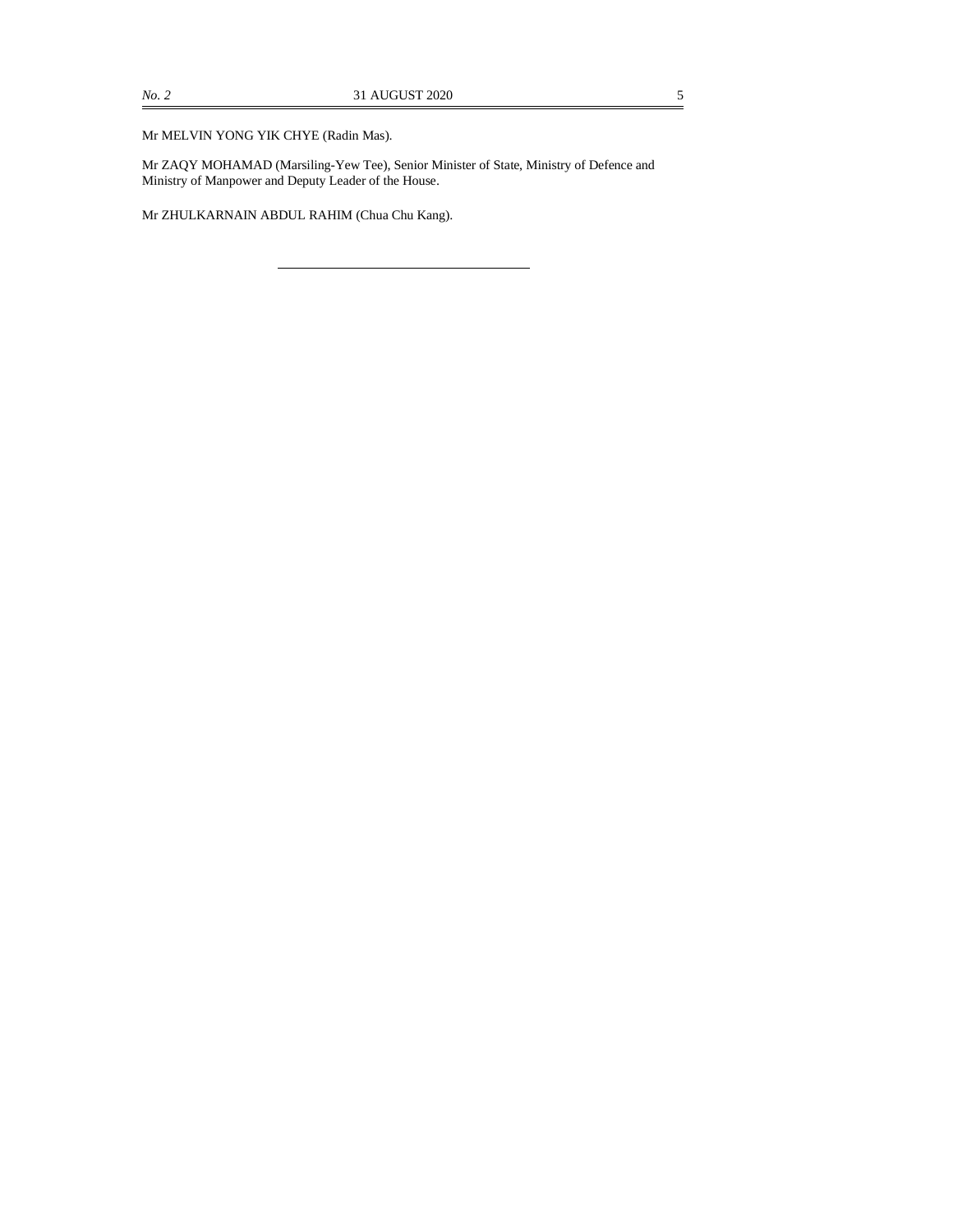- 1 Papers presented to Parliament and received by the Clerk of Parliament pursuant to Standing Order No. 31 (Presentation of Papers) and ordered to lie upon the Table:
	- 1.1 COVID-19 (Temporary Measures) (Control Order) (Amendment No. 12) Regulations 2020 – Presented on 25 August 2020 (S. L. 20 of 2020).
	- 1.2 Supreme Court of Judicature (Geographical Indications) (Amendment) Rules 2020 Presented on 26 August 2020 (S. L. 21 of 2020).
	- 1.3 Pioneer Generation Fund Audited Financial Statements for the Financial Period ended 31 March 2020 – Presented on 27 August 2020 (S. 20 of 2020).
	- 1.4 Goods and Services Tax Voucher Fund Audited Financial Statements for the Financial Period ended 31 March 2020 – Presented on 27 August 2020 (S. 21 of 2020).
	- 1.5 Report on the Registration of Births and Deaths 2019 Presented on 27 August 2020 (S. 22 of 2020).
	- 1.6 Women's Charter (Offences against Women and Girls) (Amendment) Rules 2020 – Presented on 27 August 2020 (S. L. 22 of 2020).
	- 1.7 Women's Charter (Protection of Women and Girls) (Amendment) Rules 2020 – Presented on 27 August 2020 (S. L. 23 of 2020).
	- 1.8 Civil Service College Annual Report and Financial Statements 2019/2020 Presented on 31 August 2020 (S. 23 of 2020).
- 2 Oaths of Allegiance and Affirmations The following Members took and subscribed the Oath of Allegiance or made and subscribed the Affirmation:

Mr K Shanmugam (Nee Soon) Ms Joan Pereira (Tanjong Pagar)

- 3 Election of Deputy Speakers Mr Christopher de Souza and Ms Jessica Tan Soon Neo were proposed and elected Deputy Speakers.
- 4 Suspension of Standing Orders (Leader of the House) Motion made, and Question put Resolved, "That, notwithstanding the Standing Orders, the Ministerial Statement on the Duties and Privileges of the Leader of the Opposition be taken now and before the business motion on Speech Time standing in the name of the Leader of the House.".
- 5 Ministerial Statement Duties and Privileges of the Leader of the Opposition (Leader of the House).
- 6 Remarks by Speaker Mr Speaker made the following communication to the House:-

"Hon Members, as Speaker, I would like to also take this occasion to formally welcome Mr Pritam Singh as Leader of the Opposition in this Fourteenth Parliament of Singapore.